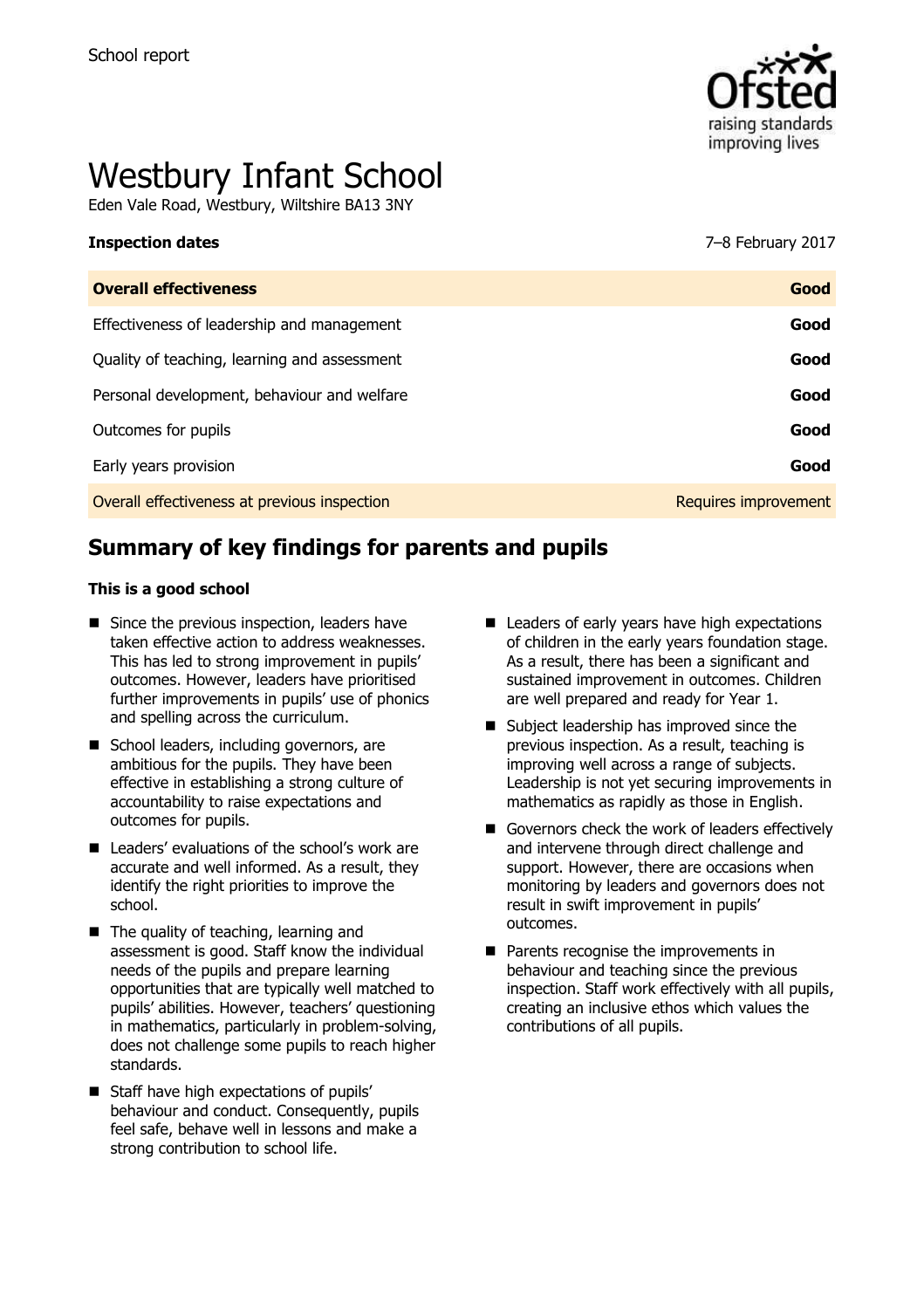

# **Full report**

### **What does the school need to do to improve further?**

- $\blacksquare$  To strengthen the quality of teaching and learning further by:
	- improving pupils' spelling and application of phonics in their written work across the curriculum
	- ensuring that teachers regularly provide high-quality questioning during mathematical problem-solving and reasoning activities.
- To consolidate and build leadership and management further by:
	- improving the effectiveness of subject leadership in mathematics
	- ensuring that monitoring by senior leaders and governors leads to more rapid improvement in pupils' mathematical progress and spelling.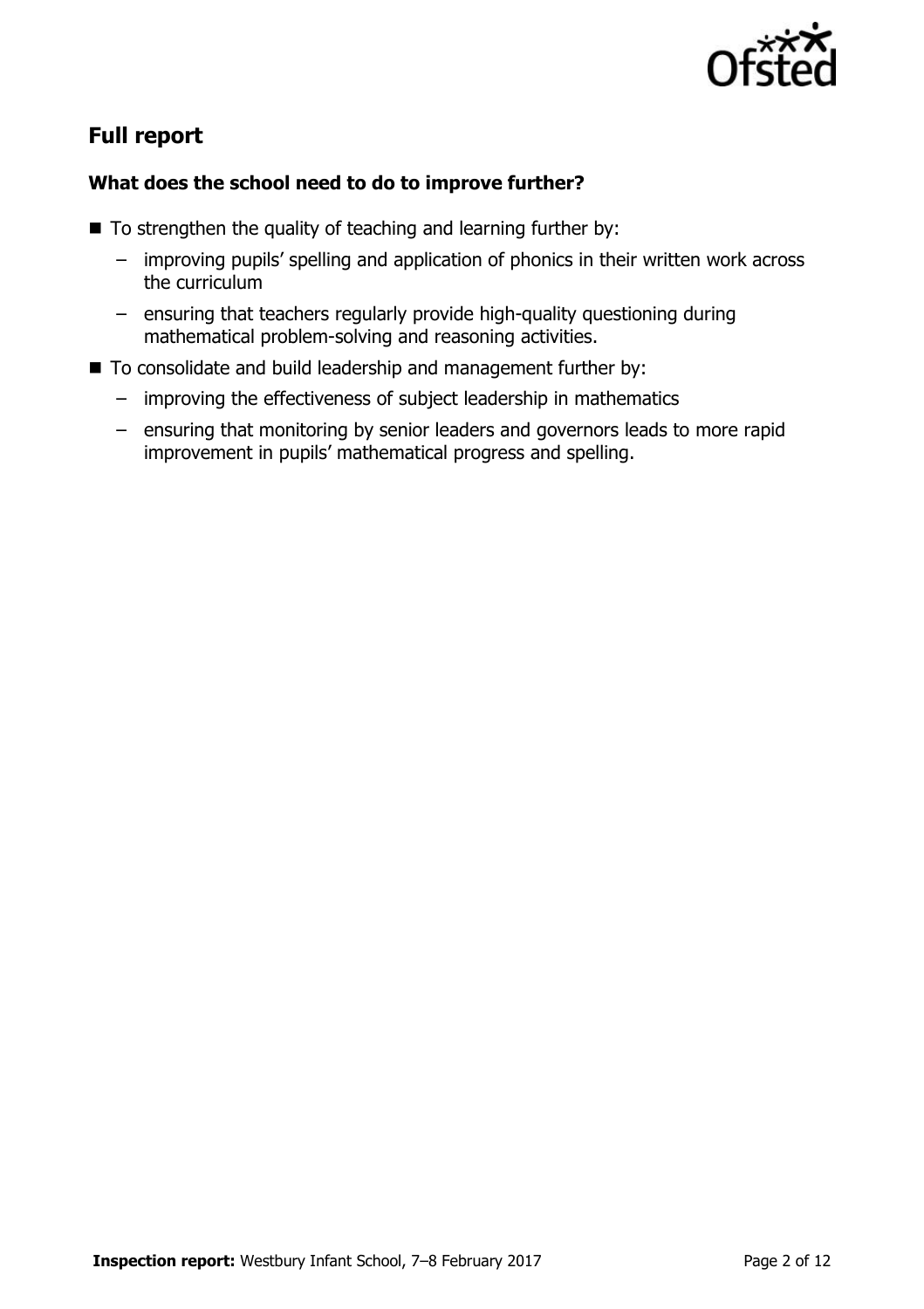

# **Inspection judgements**

#### **Effectiveness of leadership and management Good**

- Leaders are ambitious and have raised their expectations of what pupils can achieve. As a result, pupils are now in a strong position to meet national expectations by the time they leave the school and are ready for the next stage in their learning.
- Since the previous inspection, leaders have focused on the right priorities to secure improvement. Their evaluations are accurate. Leaders make good use of external advice and support to improve teaching, learning and assessment.
- The headteacher and deputy headteacher work in partnership effectively. School leaders have responded positively to periods of turbulence, both in staffing and governance, to ensure a continued focus on long-term priorities and maintain improvements.
- School leaders, including the special educational needs coordinator for pupils in the resource base, regularly check the progress of pupils. They have effective systems to assess and review the progress that pupils make. As a result, they respond well to provide additional teaching and support that enable pupils to make good progress.
- Leaders regularly check the impact that any training and professional development has on the quality of teaching. As a result, there are sustained improvements in a wide variety of subjects. Nonetheless, some pupils' progress in mathematical problemsolving and confidence in spelling and phonics is not as well developed as in other areas of the curriculum.
- Leaders have been particularly effective in promoting a positive and inclusive culture for the pupils. This ensures that leaders have created an inclusive school community where pupils feel equally valued.
- School leaders work effectively with a range of external agencies to support pupils' welfare and academic needs. For example, the special educational needs coordinator works closely with an educational psychologist to tailor provision for pupils with highly complex needs. As a result, pupils make good progress and families benefit from highquality professional advice and guidance.
- The role and responsibilities of subject leaders have been strengthened so that leaders now make an effective contribution to school improvement, particularly in English, special educational needs and in the early years foundation stage. However, leaders have rightly identified that leadership of mathematics has had comparatively less impact on pupils' progress.
- School leaders, including governors, now make effective use of the school's appraisal and management processes for staff performance. Professional plans and effective induction arrangements for new staff serve to offer high-quality support for teachers. Consequently, the quality of teaching across the school has been improved strongly over time.
- The school provides a broad and balanced curriculum that captures the imagination of the pupils. Topics often begin with a school visit, for example to a toy museum in Year 2, and culminate in a specific purpose or event such as an exhibition. As a result, pupils make strong links across subjects and are motivated by the purpose of their work.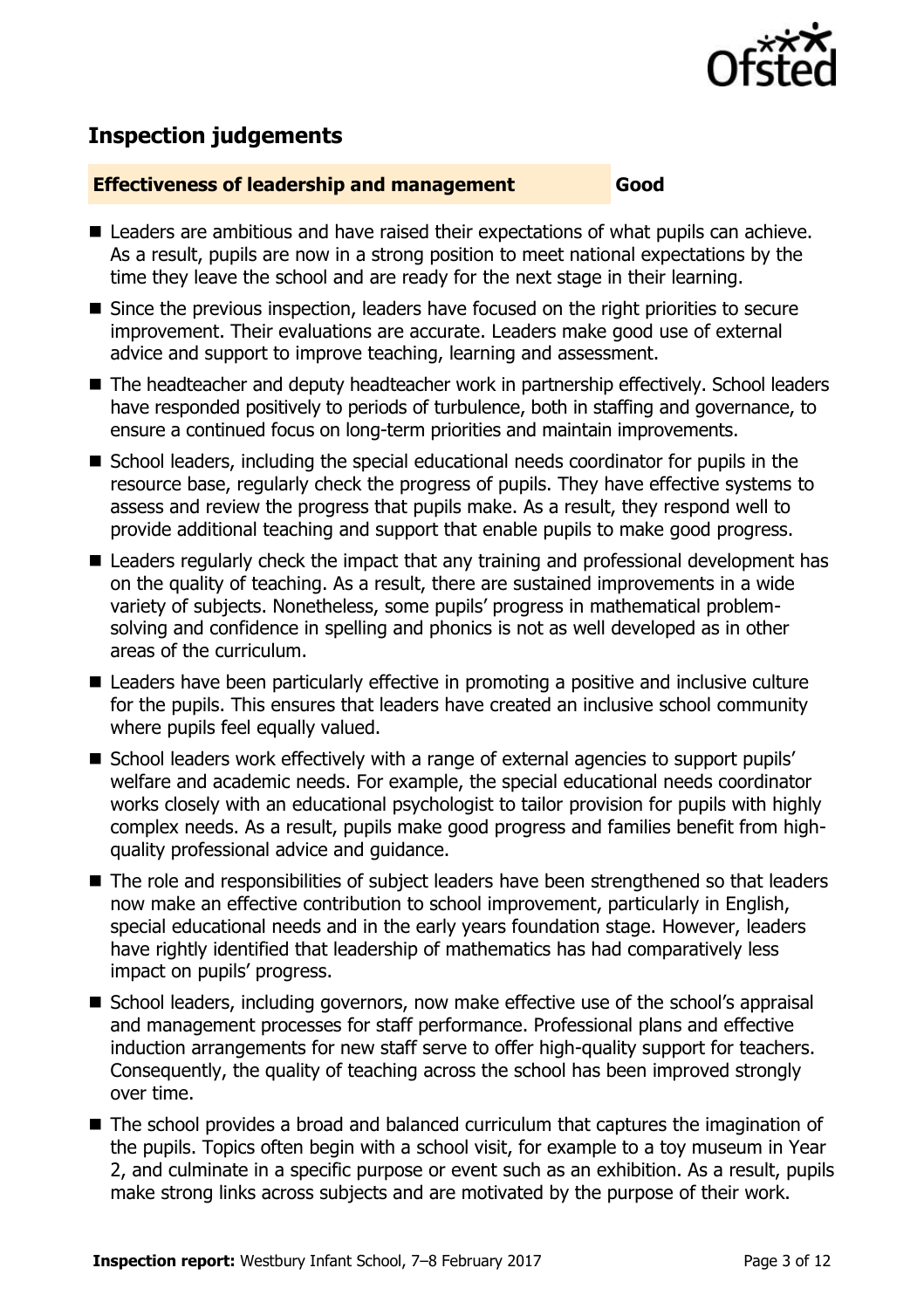

- Leaders ensure that pupils have a strong understanding of the principles of British values and apply these well in their daily lives. The school council represents pupils and makes democratic decisions that make a positive difference to the school. There is a strong culture of respect and tolerance of others and individual liberty. This ensures that pupils of different faiths and backgrounds are valued.
- The additional funding for disadvantaged pupils and the sports funding are well used and this has led to tangible improvement in pupils' outcomes. The range of spending includes a contribution towards the cost of specialist professional support, which is having a particularly positive impact. School leaders target specific activities and subjects to boost pupils' confidence and skills.
- The quality of external support, particularly through the local authority, has been effective. This has provided valuable training to improve the school. In addition, the local authority has supported leaders to gain an accurate view of the school's progress since the previous inspection.

#### **Governance of the school**

- Despite a period of change since the previous inspection, the governing board has retained its focus on school improvement. Recent appointments to the governing board have added to the range of expertise and provide additional capacity to tackle the remaining areas for improvement.
- Governors show resilience and ambition on behalf of the pupils and make decisions based firmly on evidence about what is working well.
- The governing board maintain a clear overview of the school's performance. Governors know the school well and have a secure knowledge of strengths and weaknesses in the school.
- Governors have a clear understanding of the quality of teaching gained through visits and use this information to make informed decisions. On occasion, however, they do not make best use of available information. For example, they have not used school data and information to quickly bring about improvements in pupils' mathematical skills, particularly their problem-solving and reasoning.
- Governors use training and external advice effectively. Training has ensured that the governing board is aware of its statutory responsibilities, including those for safeguarding.

### **Safeguarding**

- $\blacksquare$  The arrangements for safeguarding are effective.
- Staff receive regular training and updates in safeguarding. As a result, they are knowledgeable and aware of how to look after children and report concerns when these occur. Inspectors spoke with staff in different roles, who confidently explained how to record and respond to any issues raised.
- Staff are vigilant in protecting children and take opportunities to remind children about different kinds of dangers and risks. Consequently, pupils can explain how to stay safe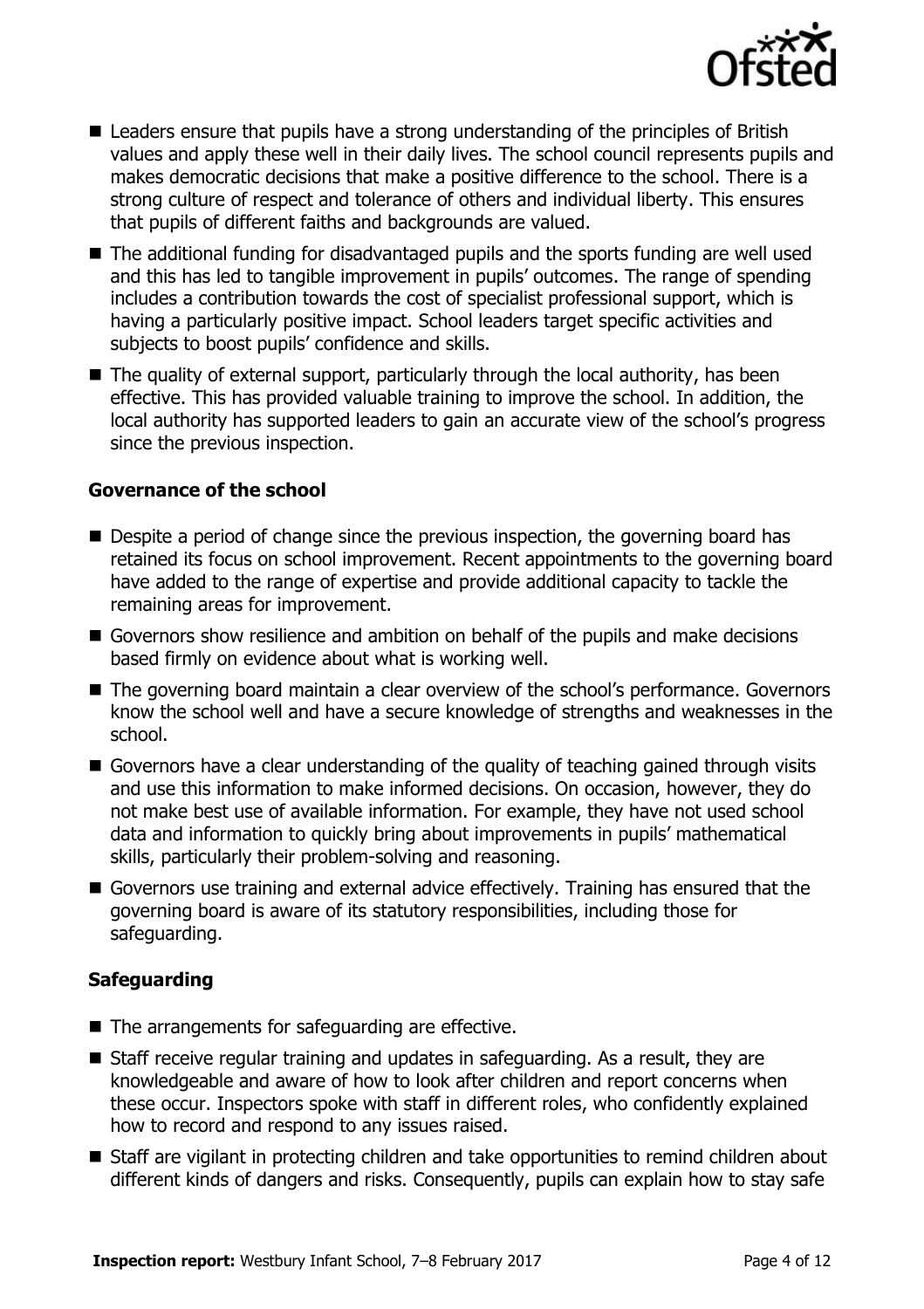

online and know what personal information they should not divulge.

- School leaders work closely with external agencies and respond promptly to advice and recommendations to keep children safe. School leaders also initiate actions. Records show the good level of rigour in leaders' pursuit of other agencies, insisting on a response for vulnerable children who may be at risk.
- Governors complete their own checks on safeguarding, in addition to the annual audit from the local authority. They use school visits to seek additional information in staying informed and knowledgeable to keep children safe.
- School leaders have responded quickly to the only minor area raised through the school's most recent local authority health and safety audit. This efficient response typifies the importance and care that school leaders and staff show towards the pupils.

#### **Quality of teaching, learning and assessment Good**

- Teaching, learning and assessment have improved since the previous inspection. Overall, staff have high expectations of what pupils should know and understand to be ready for learning in key stage 2.
- Teaching assistants make a positive contribution to learning, including for those pupils in the resource base. Teaching assistants receive effective training which they apply well to support pupils' learning. Consequently, pupils are well supported to make strong progress in a range of subjects.
- Teachers and other adults use well-established procedures to support pupils effectively, including those in the resource base. As a result, pupils show a good understanding and preparedness to learn, which is reflected in the good outcomes seen around the school.
- Teachers ensure that opportunities are well planned to develop pupils' social, emotional, creative and physical skills. For example, pupils worked together effectively in physical education to make a Chinese dragon dance and when designing 'push-pull' models in science.
- The teaching of writing has been a priority over time. As a result, teachers are more confident in their subject knowledge and pupils are meeting higher standards in writing. Pupils' handwriting is neat and their ability to write sustained pieces for a variety of reasons is evident. However, pupils do not consistently maintain the same quality of writing across different areas of the curriculum.
- Teachers ask a range of questions which support and challenge pupils to make strong progress in their learning when teaching reading comprehension and writing. However, teachers are less precise in their questioning in mathematics, where the quality of questioning does not always bring about the same progress for pupils.
- Homework is routinely set using different media and a range of various activities to motivate pupils, for example building model castles in the Reception Year or using a computer programme for weekly mathematics homework. There is also a homework club to support pupils and their families with homework arrangements.
- The school's approach to teaching phonics effectively targets the learning of individuals to meet their needs. As a result, pupils of all abilities are making strong progress in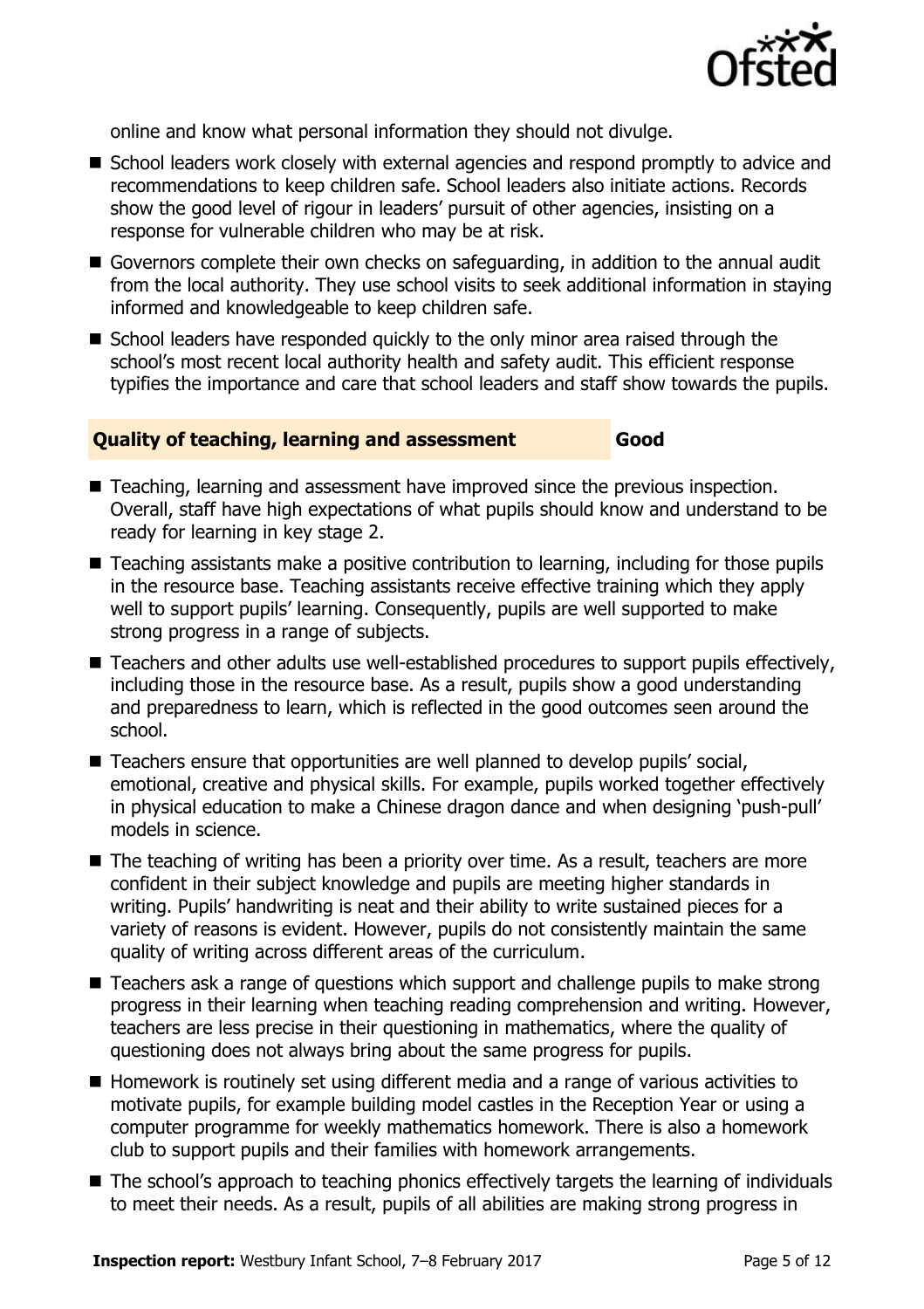

their knowledge and understanding of letters and sounds. However, pupils do not consistently apply this knowledge when they write independently. In particular, spelling errors are still too common in pupils' written work across the curriculum.

■ On occasion, teachers do not have the questioning skills they need to effectively develop pupils' problem-solving and reasoning skills. Consequently, pupils do not regularly practise and apply these skills in a range of contexts.

#### **Personal development, behaviour and welfare Good**

#### **Personal development and welfare**

- The school's work to promote pupils' personal development and welfare is good.
- **Pupils are willing to 'have a go' and have the confidence to try new situations and** learning experiences. This includes pupils in the resource base when they are working separately or alongside other pupils in the school.
- **Pupils show respect, tolerance and kindness to each other to make this a welcoming** and supportive school. One pupil, whose view was typical, said, 'This school is kind and friendly. We always welcome new people!'
- **Pupils feel safe in school and have confidence in the staff that they will help them if** necessary. However, pupils are able to resolve most issues between themselves.
- **Pupils take an active role in making decisions to improve the school, for example** through the school council. As a result, pupils feel valued and know that they have an important voice in the running of the school. Pupils are proud of the funds they raise through the school council, including as a result of the recent disco.
- **Pupils understand how to stay safe and are keen to take care of each other.** Consequently, there is a strong sense of mutual care and well-being for others. For example, school councillors spoke confidently about the importance of the 'buddy bench'.

#### **Behaviour**

- The behaviour of pupils is good.
- **Pupils conduct themselves well around the school and are well prepared in lessons.** They take responsibility for their behaviour and respond positively to the school's behaviour management system.
- At lunchtime, pupils share their time and socialise well with each other. They show courtesy and find this to be a valuable part of the school day.
- School leaders are taking effective action to ensure that those individuals with low attendance are being appropriately well supported and challenged. As a result, attendance is improving, especially for some of the most vulnerable pupils and disadvantaged pupils. School leaders are working closely with other external partners, such as the educational welfare officer, to ensure that attendance continues to improve further.
- On a few occasions, pupils lose concentration in lessons or they become disinterested if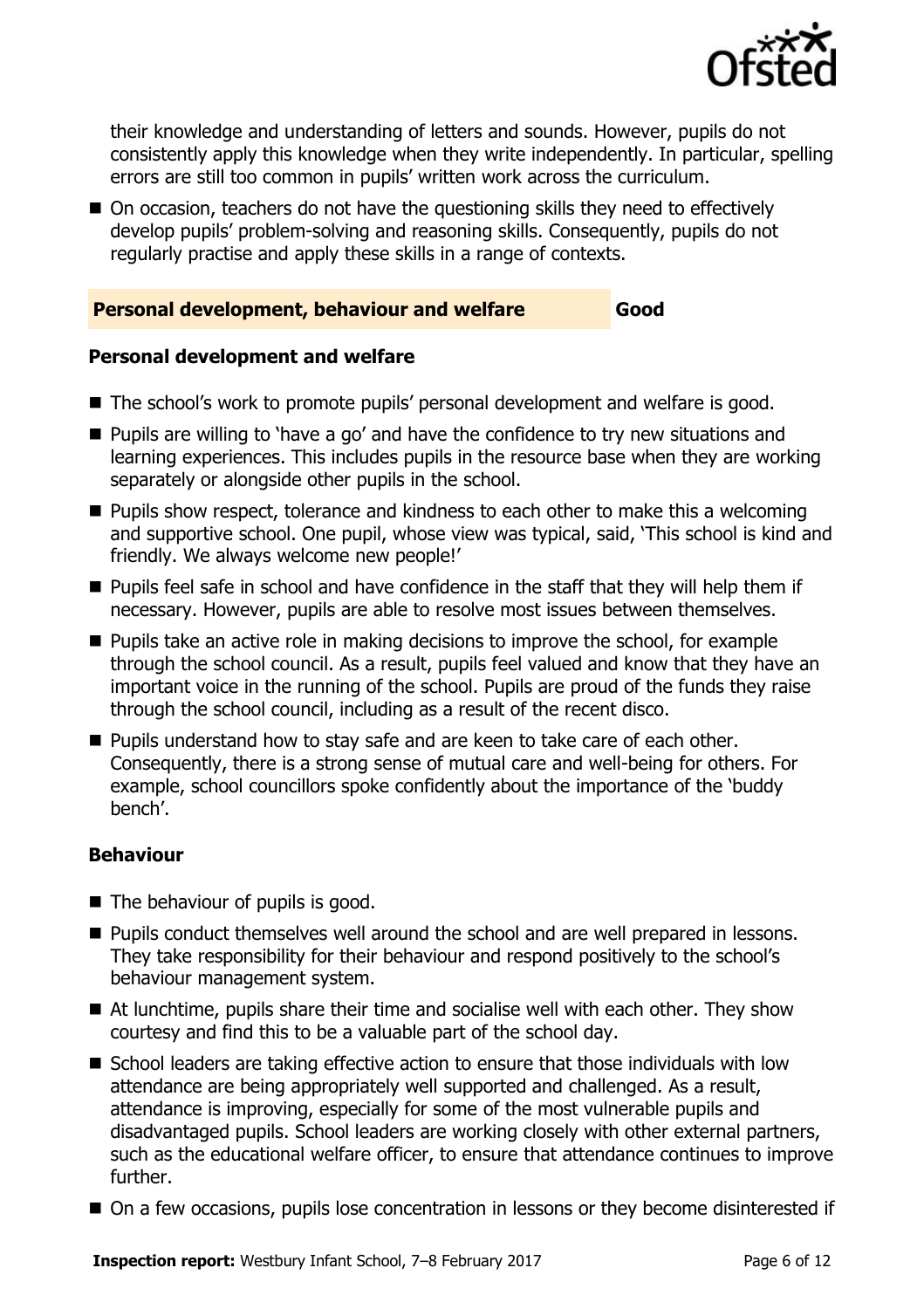

the teaching is not meeting their needs. However, teachers and teaching assistants are usually quick to identify this and take the necessary steps to engage pupils.

#### **Outcomes for pupils Good Good**

- Pupils make a good start to school, building quickly on any gaps in their learning. Work in pupils' books and current assessment information show that the improvements seen in national tests in the previous year are being sustained. Pupils make good progress in reading, writing and mathematics from their starting points at the beginning of the Reception Year.
- $\blacksquare$  The proportion of the most able pupils attaining the higher standards in the 2016 national tests compares well to national averages in reading, writing and mathematics. Currently, work in pupils' books shows that some of the most able pupils need more challenge in mathematics to be confident of meeting the same higher standards.
- **Pupils' writing, including their handwriting skills, is improving rapidly across the school.** Books show that pupils are gaining better skills in organising, composing and presenting a variety of written accounts. As a result, pupils are able to write at greater length and are developing increasing fluency and speed in writing. However, spelling is still a relative weakness for some pupils.
- Pupils who have special educational needs and/or disabilities, including those in the resource base, typically make good progress from their different starting points. This is particularly evident in reading and writing. School leaders, including the special educational needs coordinator, track and monitor the progress of pupils closely to ensure that they are making the progress expected of them.
- **Pupils read with increasing confidence and fluency. This includes the most able pupils** (and the most able disadvantaged pupils), who are not just demonstrating appropriate word-building skills but are also able to infer and draw meaningful conclusions.
- Last year, disadvantaged pupils made significant gains in reading, writing and mathematics. Currently, disadvantaged pupils in the school are making good progress, with rapid gains in reading and writing.
- In previous years, the school's results in phonics were below the national average with little sign of improvement. Current pupils in the school, including Year 1 pupils, are able to segment and blend words that are appropriate for their age with increasing confidence and accuracy. Writing books confirm that the application of these skills in unaided writing is not yet fully secure.
- Pupils' workbooks show that mathematical reasoning and problem-solving is not as well developed as their calculation skills and recall of number facts.

#### **Early years provision Good Good**

- Leadership in the early years foundation stage is good. Outcomes since the previous inspection have risen significantly, ensuring that children are well prepared for Year 1.
- The recently appointed leader has quickly gained an understanding of the strengths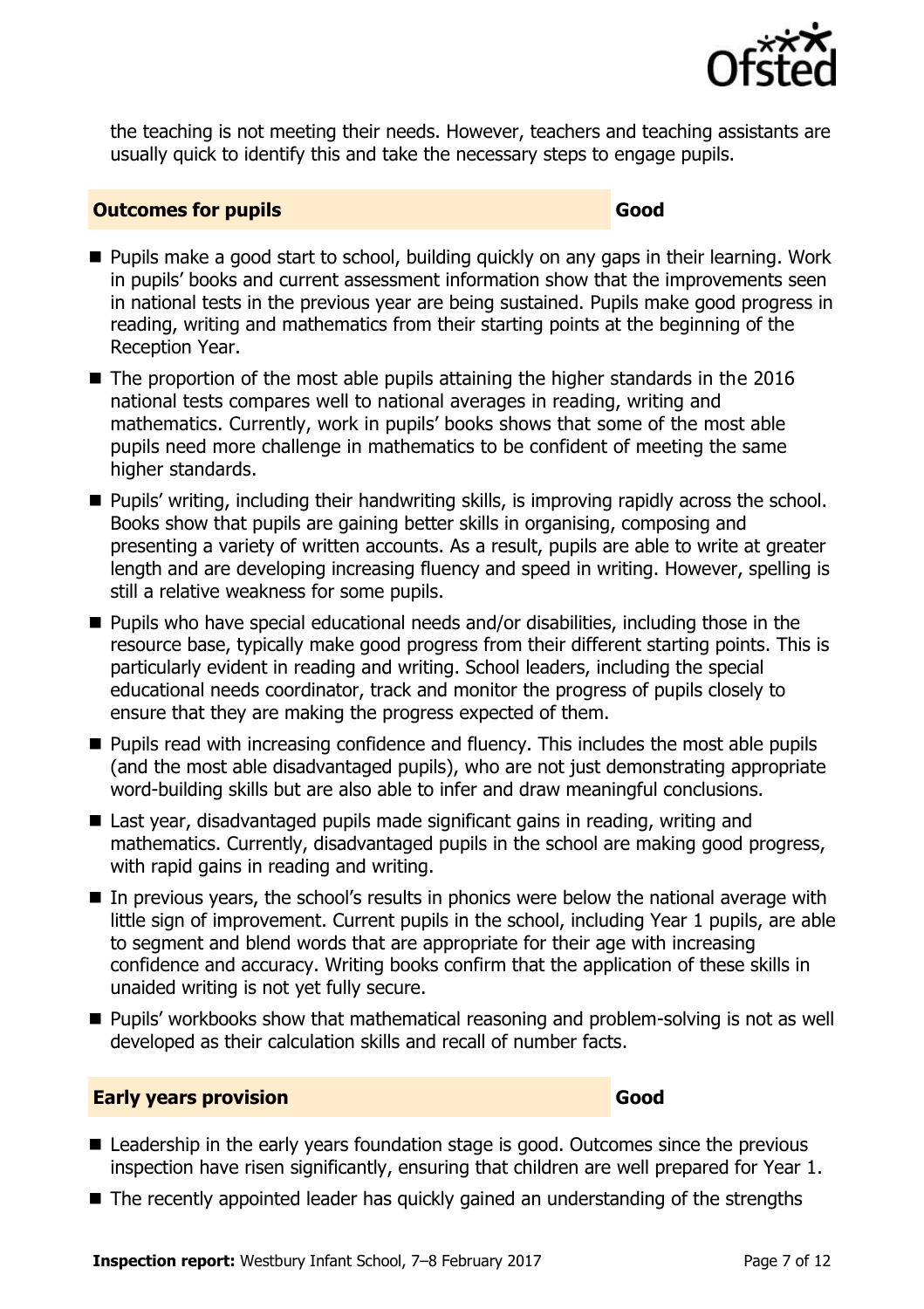

and weaknesses of the early years foundation stage. She has identified the right priorities, and appropriate actions are in place to secure further improvements.

- Children benefit from early targeted support drawing on information from transition arrangements with pre-schools. As a result, children make an accelerated start in the Reception Year. Consequently, boys' outcomes match their peers nationally. The most able pupils, including those who are disadvantaged, make good or better progress from their different starting points.
- In 2016 there was a slight decline in the proportion of children attaining the early learning goals in mathematics and these outcomes were below the national average. However, teachers are raising expectations and children were observed working with numbers beyond 20. This remains a priority area for school leaders.
- Children who have special educational needs and/or disabilities, including those from the resource base, are also effectively supported. Teachers plan tailored activities to meet their needs. Consequently, those children with the most complex needs make strong progress.
- Teachers structure and organise the learning environment thoughtfully so that the children can have choices in their play and daily routines. Consequently, the children learn to be independent quickly and to take responsibility for their learning and behaviour.
- Teachers skilfully merge a strong sense of nurture and care with an emphasis on ensuring that the children quickly learn their letters and sounds to read and write, as well as developing their number sense. As a result, the children make good progress to begin using and applying key literacy and numeracy skills.
- Safeguarding in the early years foundation stage is effective. The children know how to stay safe in the environment and take reasonable steps to manage their own wellbeing and health. All relevant statutory welfare requirements are met.
- Parents express positive views about the effective work and communication with school staff. They appreciate the transitional arrangements and support provided by teachers and teaching assistants, who they say are 'approachable'. Consequently, strong homeschool partnerships are supporting the children, including the most vulnerable and those with high needs, to settle quickly and enjoy learning in this school.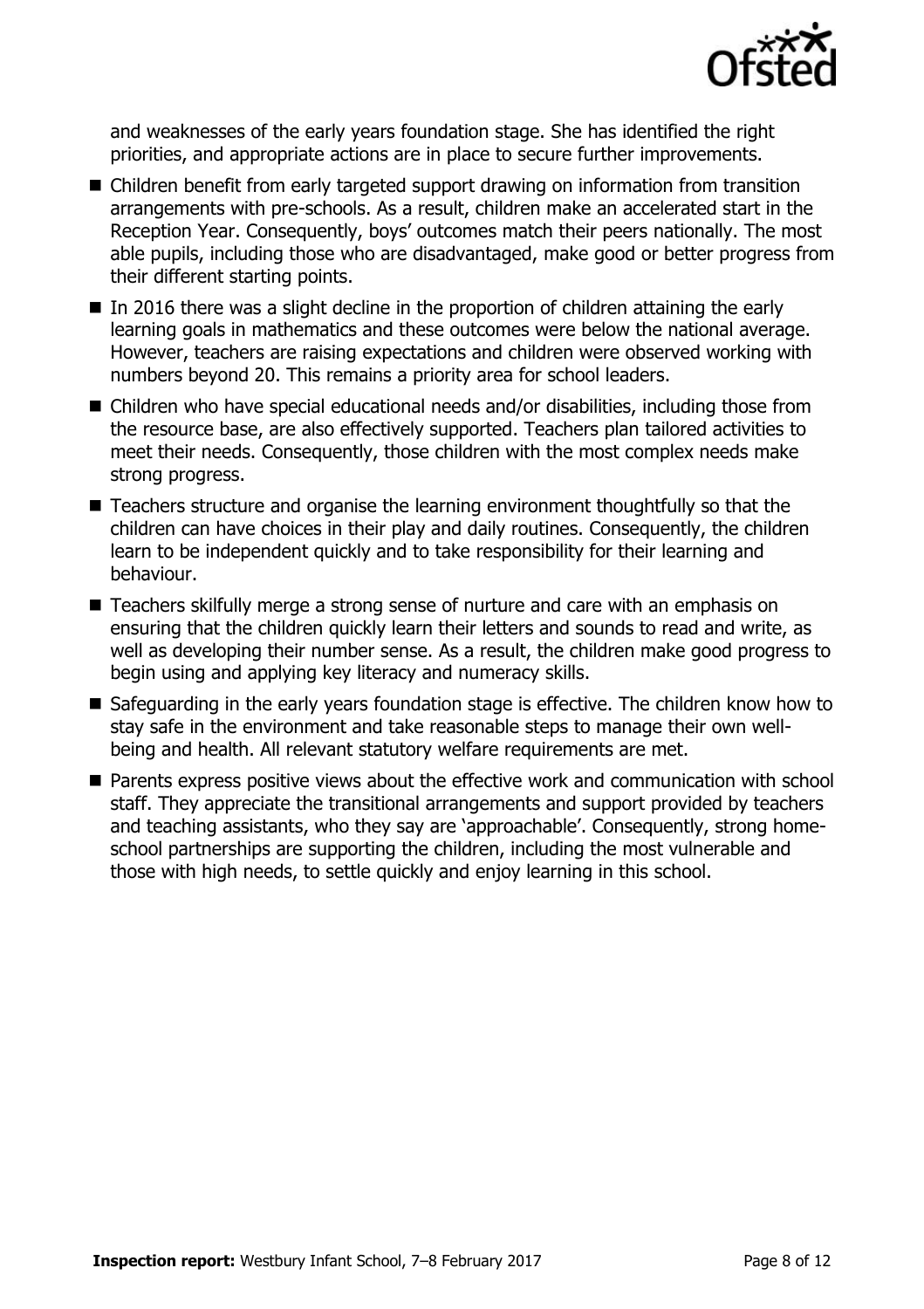

# **School details**

| Unique reference number | 126233    |
|-------------------------|-----------|
| Local authority         | Wiltshire |
| Inspection number       | 10024929  |

This inspection of the school was carried out under section 5 of the Education Act 2005.

| Type of school                      | Infant                         |
|-------------------------------------|--------------------------------|
| School category                     | Maintained                     |
| Age range of pupils                 | $4$ to $7$                     |
| <b>Gender of pupils</b>             | Mixed                          |
| Number of pupils on the school roll | 171                            |
| Appropriate authority               | The governing body             |
| Chair                               | Alex Duce                      |
| <b>Headteacher</b>                  | Stacey Budge                   |
| Telephone number                    | 01373 822716                   |
| <b>Website</b>                      | www.westbury-inf.wilts.sch.uk  |
| <b>Email address</b>                | head@westbury-inf.wilts.sch.uk |
| Date of previous inspection         | 16-17 December 2014            |

#### **Information about this school**

- The school meets requirements on the publication of specified information on its website.
- Children attend Reception on a full-time basis. The school has a resource base which currently has 11 pupils. The children in the resource base are taught in a range of contexts and often integrate with their peers and all other children.
- The school is smaller than the average-sized primary.
- The proportion of pupils eligible for the additional grant for disadvantaged pupils is similar to the national average.
- The proportions of pupils with English as an additional language is lower than the national average.
- The proportion of pupils who have special educational needs and/or disabilities is above the national average. The proportion of those who have an education, health and care plan is much higher than the national average.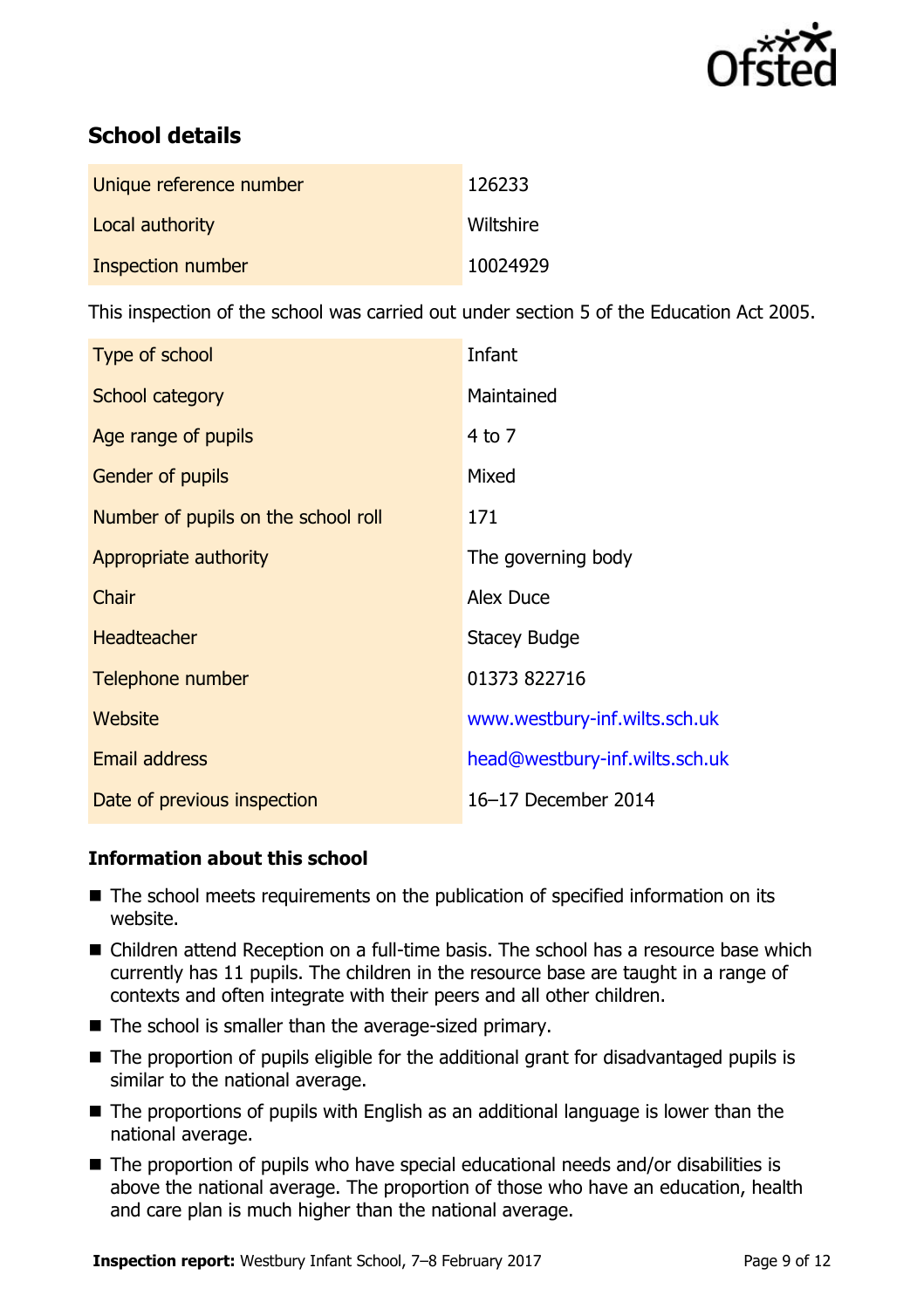

 Westbury Infant School is not required to publish information about the government's floor standards as these are not applicable.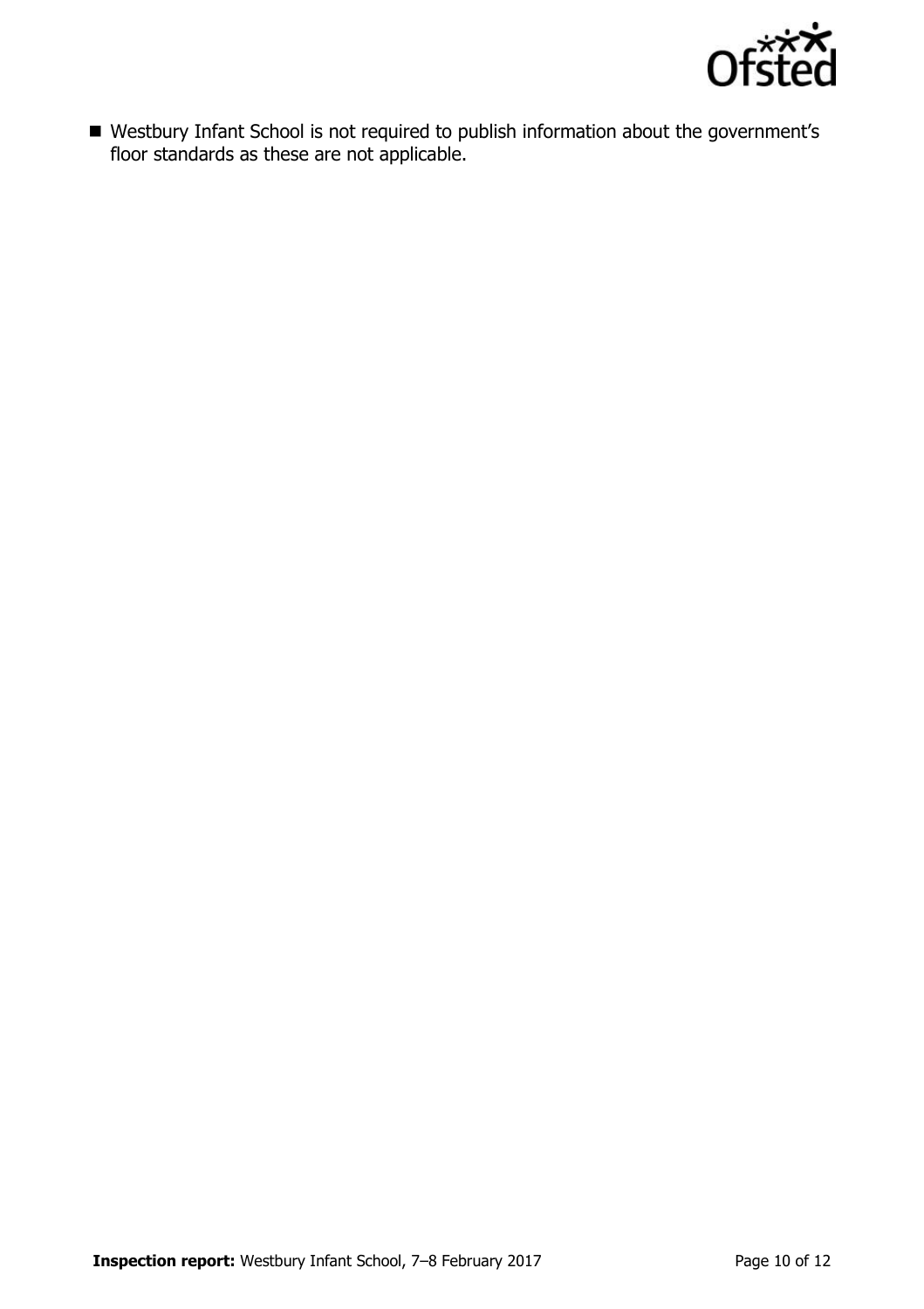

# **Information about this inspection**

- The inspectors visited all classes, usually accompanied by either the headteacher or the deputy head.
- Meetings were held with senior leaders, including the headteacher and deputy head as well as subject leaders for mathematics and English. Other additional meetings were held with the special educational needs coordinator, representatives of the school's governing board, the pupil premium champion and the early years foundation stage leader.
- During the inspection, the lead inspector also spoke with a representative of the local authority.
- The inspectors scrutinised a number of documents, including local governing board meeting minutes, assessment information, the school's self-evaluation, governors' monitoring visits, the school development plan, anonymised performance management records and evidence relating to safer recruitment and child protection.
- Most visits to classrooms were conducted through accompanied learning walks. Inspectors also conducted observations in a Year 2 physical education lesson and a Year 1 religious education lesson.
- The inspectors undertook a scrutiny of pupils' books to evaluate the quality of work and check the accuracy of assessment information held by the school in writing and mathematics. An additional workbook scrutiny and learning walk was conducted as part of an evaluation of the breadth of the mathematics curriculum in the school.
- The inspectors spoke to children through various activities during the inspection. In addition, the lead inspector met with the school council. Inspectors also heard Year 2 pupils read, including the most able and disadvantaged pupils.
- An inspector observed pupils' behaviour at playtime and lunch.
- The 13 responses to Ofsted's online survey, Parent View, were taken into account. The inspectors also considered comments provided by other means, such as direct meetings or submitted letters. There were no responses from pupils or staff. Face to face, confidential views were noted as part of the evidence gathered during the inspection.

#### **Inspection team**

Stewart Gale, lead inspector **Her Majesty's Inspector** 

**Jen Edwards Ofsted Inspector**